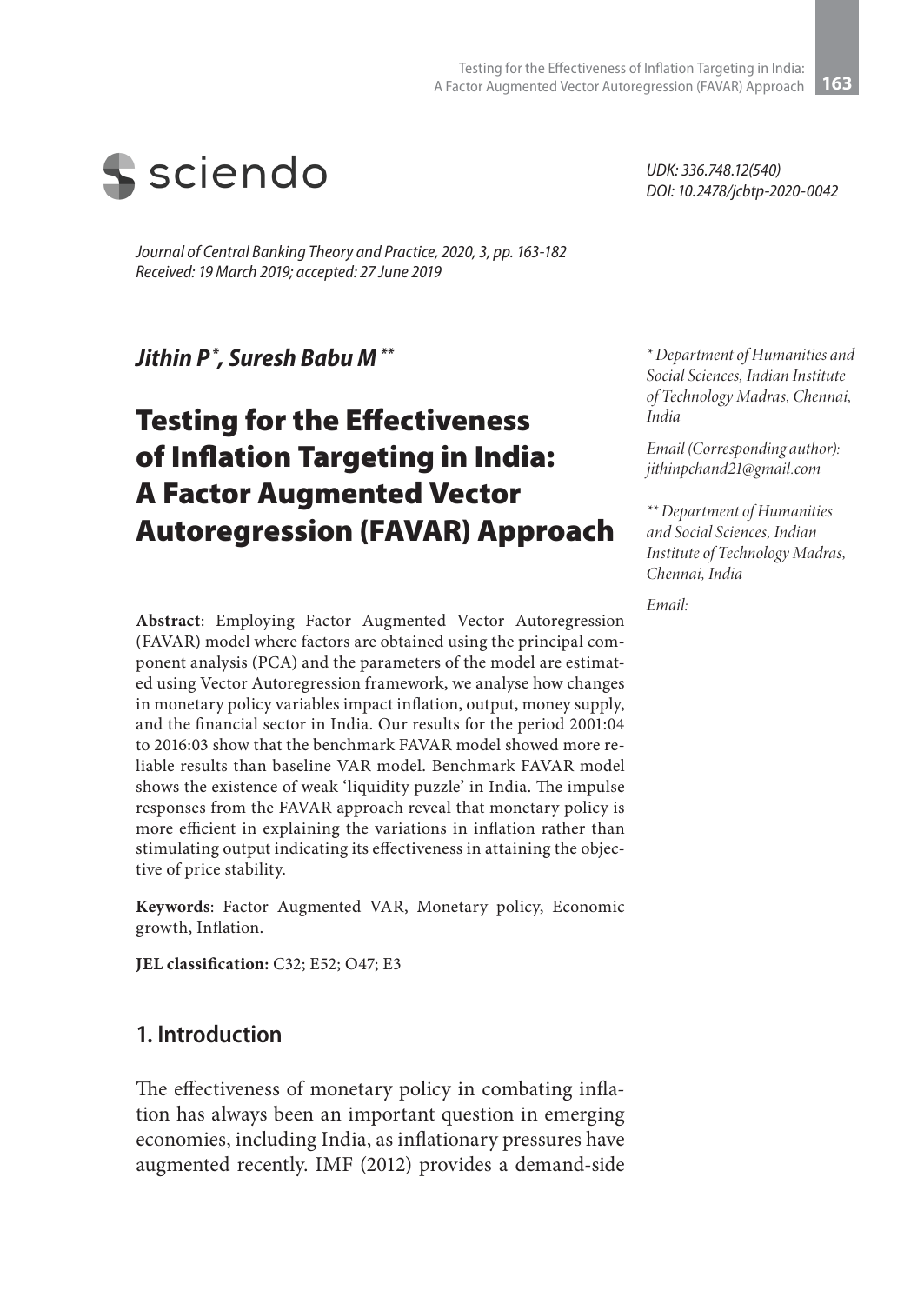explanation for the growing inflationary pressure in emerging market economies. Given the fluctuations in global economic environment, the IMF's argument can be viewed only as one of the plausible explanations for the rising inflationary pressure in economies such as India. As a major importer of petroleum products the role of supply factors is also equally important for India. Further, the changes in commodity prices in international markets too would affect the domestic prices. Therefore, the booms and busts in international commodity prices cannot be neglected while analysing inflation in India. Given the backdrop there is a consensus that monetary tightening has failed in delivering its desired impact on curtailing inflation. The "baby steps" approach of monetary policy is considered as the main reason for the persistence of inflation and it is often claimed that there is a trade-off between the objectives of monetary policy such as price stability and stimulating economic growth. The aggressive tightening in the early stages of inflation leads to the slowdown in economic growth but it will stabilize the inflation being part of the trade-off<sup>1</sup>.

While there are different empirical approaches to investigate the implications of monetary policy on an economy in terms of its objectives such as price stability and economic growth. Vector Autoregressions (VARs) is considered as a globally accepted framework to examine the effectiveness of monetary policy shocks on macroeconomic activity (Primiceri 2005; Boivin and Giannoni 2006; Saxegard 2006; Gambacorta, Hofmann & Peersman, 2014). An important limitation of the standard VAR approach is that it addresses only unanticipated changes in monetary policy and it employs a relatively less information about economic activities to maintain degrees of freedom. An illustration of the problem that we are dealing in this paper is discussed in Sims (1992), which provides an interpretation of the "price puzzle". A common result using the conventional VAR is that a contractionary monetary policy in turn leads to a small increase in the price level instead of the theoretical argument of decreasing price level; therefore, it is contrary to the theoretical argument. Sims explained this phenomenon as the aftereffects of asymmetric information or imperfectly controlling for information of the central bank about the future. For overcoming this problem Bernanke and Boivin (2003) and Bernanke, Bolivin, & Eliasz (2005) extended the VAR model by incorporating a larger number of information using factor analysis to evaluate the implications of monetary policy on economic activity in a data rich environment. They extended the VAR methodology by adding the common factors into standard VAR model specification. Based on the pioneering works of Ber-

<sup>1</sup> In a note entitled "Baby Steps toward Normalization," Bank of America Merrill Lynch (2017) argued that "if it were solely about the data, the European Central Bank would probably do little more than acknowledge that risks to the economic outlook have turned neutral from negative".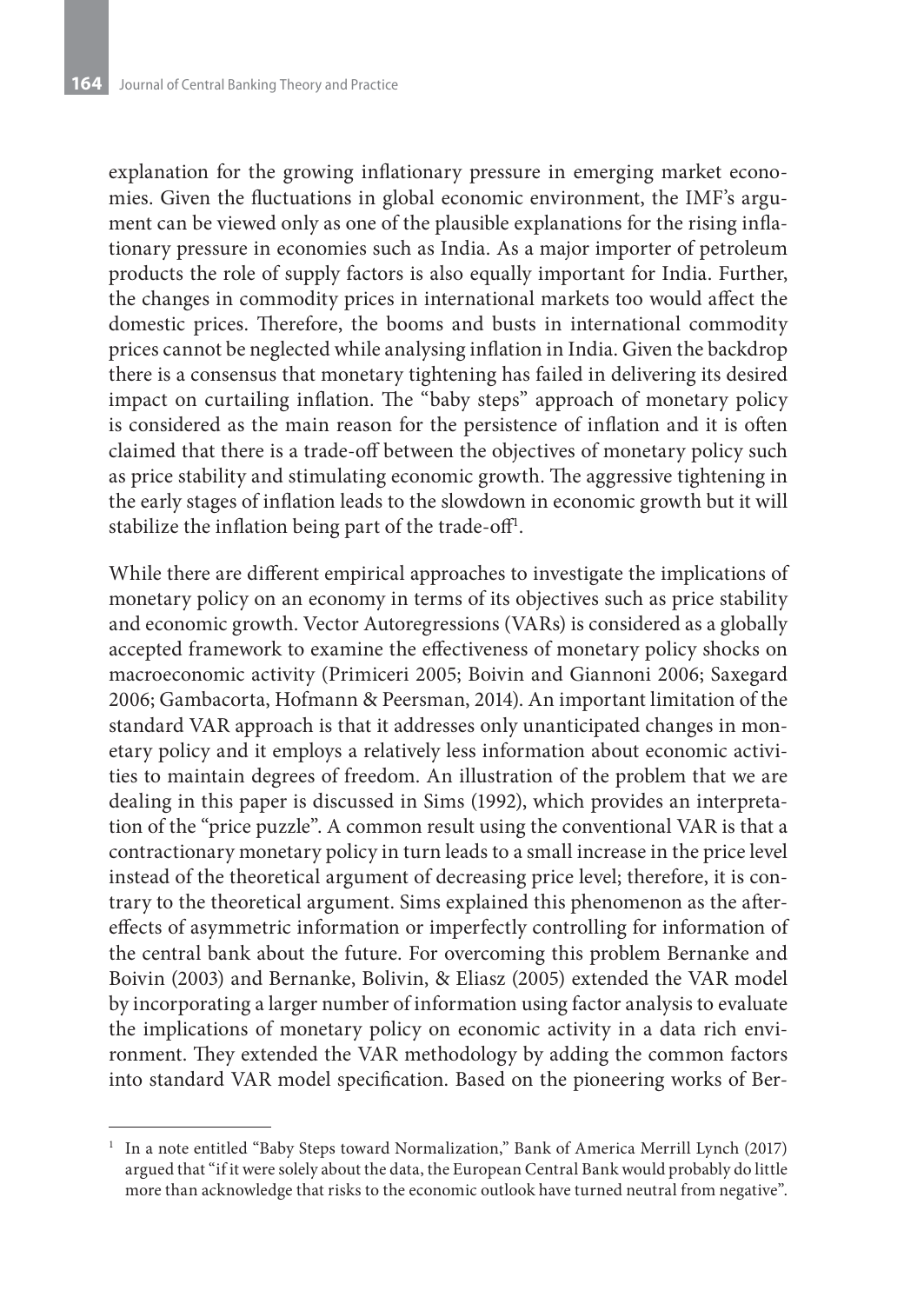nanke and Boivin and Bernanke, Bolivin, & Eliasz, many studies using FAVAR approach have been conducted in different country contexts<sup>2</sup>.

While the literature is diverse on impacts of monetary policy on inflation and economic growth, the relevance of this paper stems from the fact that recent research shows that the larger number information about the macroeconomic variables can be summarized into small number of factors. For instance, Stock and Watson (2002) constructed an approximate dynamic factor model by employing data from large data sets for forecasting purposes. They find that forecasting and estimation based on the factor analysis provides more precise estimates than the standard VAR estimations. Bernanke and Boivin (2003) find that the estimated factors can provide more reliable results in the estimation of the impacts of Fed's policy reaction function. Given these empirical developments, this paper seeks to examine the impacts of monetary policy on macroeconomic activity (output, prices and money) in India using the FAVAR methodology proposed by Bernanke, Bolivin, & Eliasz (2005), as such an attempt is conspicuously absent in the Indian context.

The paper is organized into six sections. Section 2 provides a review of the existing literature, which deals with the impacts of monetary policy on price stability and economic growth. Section 3 deals with the trends in monetary policy and macroeconomic variables in India. Section 4 describes data sources and methodology. Section 5 presents results and section 6 concludes the paper.

## **2. Impact of Monetary Policy: Evidence in the Indian Context**

The existing literature on the effects of monetary policy on macroeconomic variables shows that it has been diverse across economies, depending on countryspecific characteristics. Price stability is considered as an important objective of monetary policy since changes in price levels leads to uncertainty in an economy in terms of decision-making and the increase in prices negatively affects savings and leads to increase in speculative activities in the economy. In the case of emerging economies, Aguir (2018) finds that the transparency, independence and credibility of central banks is essential for emerging economies to face a decline in inflation following the adoption of inflation targeting. Awdeh (2019) finds that the monetary policy has negative and significant impacts on economic growth which implies that monetary policy depresses the output in the long run.

<sup>2</sup> Lahura (2010) for Peru, Figueiredo (2010) and Junior (2009) for Brazil, He et al. (2013 for China, Munir and Qayyum (2012) for Pakistan, and Ribon (2011) for Israel are some examples.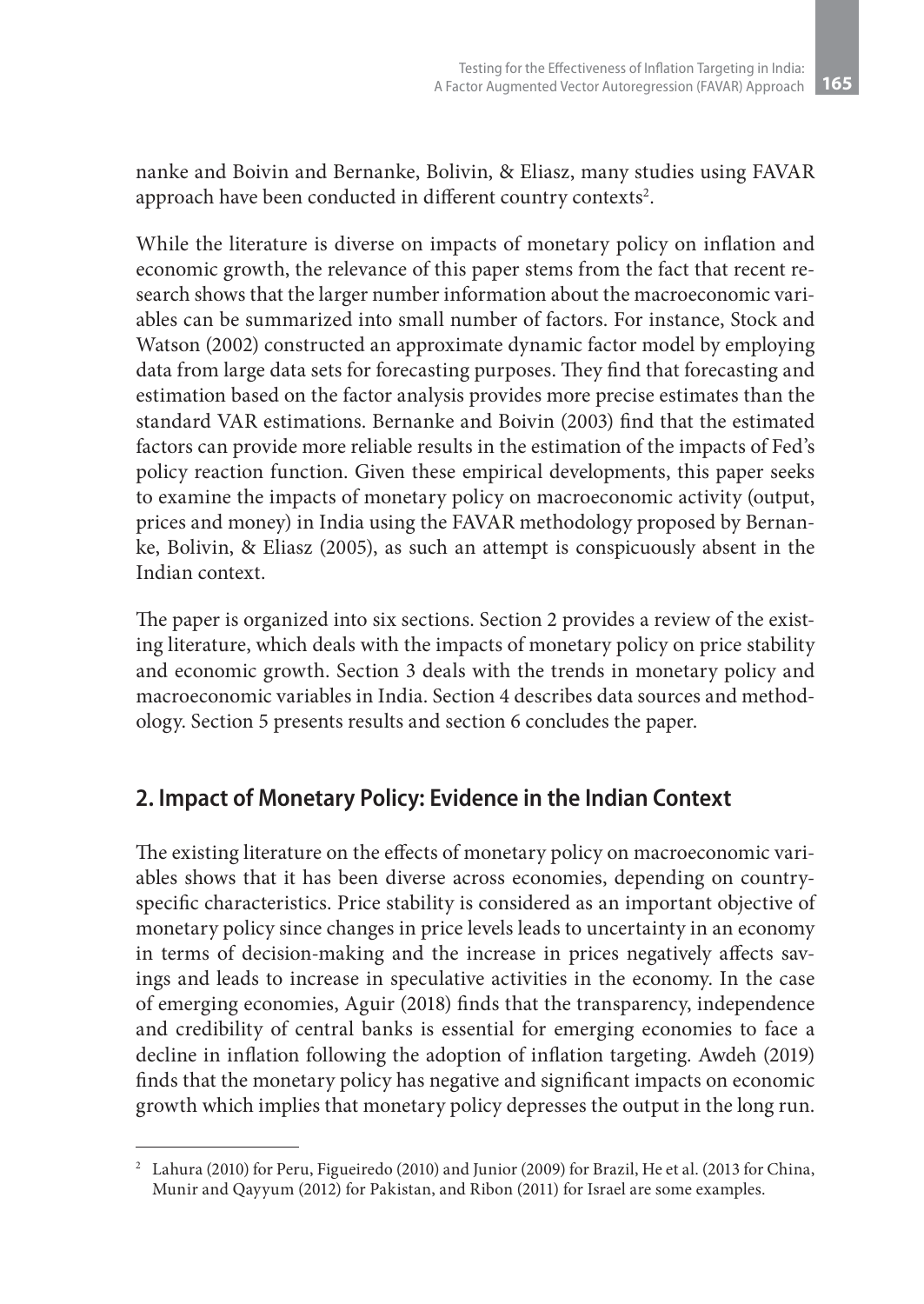At the same time, monetary policy transmission channels through bank credit and capital play a vital role in GDP growth. Twinoburyo and Odhiambo (2018) show that monetary policy really matters for growth both in the short run and the long run. They recommend developing countries to develop their financial markets to address the supply side deficiencies.

In the Indian context, some of the existing literature (Upadhyaya, 1991; Reddy, 2004) supports the monetary view that monetary policy plays a vital role in economic activity. Rangarajan (1997) find that the moderation of monetary growth is needed since it can affect the objectives of economic growth through inflation if it goes beyond 6%. Ramachandran and Kamaiah (1994) find that monetary policy is effective in attaining the objective of price stability than inducing economic growth. There are differing views on the impacts of monetary policy on macroeconomic variables and there is a continuing debate about these. The major themes in the debate include instruments, objectives and the impacts of monetary policy. Monetary management in the 1980s and especially in the 1990s in India provides some interesting insights about the major role played by the monetary policy in stabilising economy and acting as an instrument for economic policy. Rangarajan et al (2001) state some important lessons based on this background. They suggest that assigning the instruments for appropriate objectives leads to help in achieving the objective of price stability. This in turn leads to the era of a single objective approach. Vasudevan (2002) argues that the Reserve Bank of India (RBI) adopted the "Just do it" approach rather than any rule based regime. Cautious adopting of this approach is not because of a policy procedure but due to uncertainties in the market behaviour and development in the context of financial development.

Kannan, Sanyal & Bhoi (2006) constructed a monetary conditions index (MCI) for India for evaluating the monetary conditions and the impacts of monetary policy on economic activity by incorporating both the exchange rate and interest rate channels. They find that interest rate is a crucial factor in influencing monetary conditions in India rather than the exchange rate. Bhattacharyya and Sensarma (2005) also developed a measure of monetary policy stance and using this constructed measure they find that the monetary policy is more effective in stabilising the price level *vis-à-vis* inducing output. Bhattacharyya and Sensarma (2008) find that quantity adjustments through cash reserve ratio (CRR) have significant impacts on the financial market even though the RBI identified the bank rate as the principal signalling instrument. They also find that the impact of signalling instrument on stock market is insignificant and it is confined to the foreign exchange, bond markets, and money. Bicchal (2010) finds that the results are tandem with the theoretical expectation that call money rate shocks were con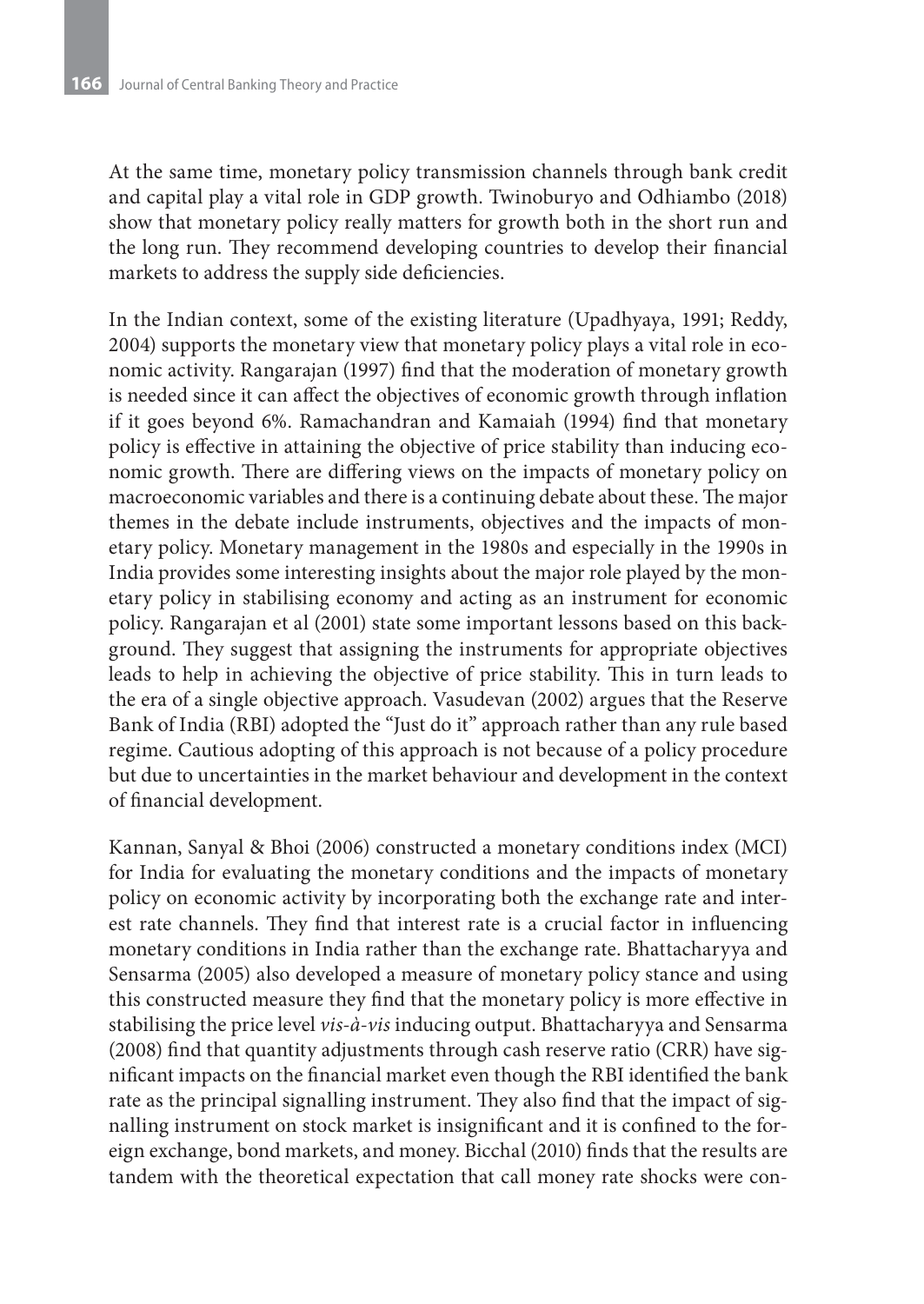sistent with the prediction. The results show a good approximation of the existing monetary dynamics of the RBI. He also finds that monetary policy transmission were more effective for wholesale prices rather than core prices, at the same time interest rate channel is more stronger for core prices. Ramachandran and Kumar (2017) show that the response of inflation to the supply as well as demand shocks is very high in times of Eurozone crises and the global financial crisis that happened from 2007 to 2012. It helps to understand the inflation dynamics in India.

The above mentioned studies consider only a limited set of variables, thereby capturing only limited information to examine the impact of monetary policy on macroeconomic variables. The FAVAR proposed by Bernanke, Bolivin, & Eliasz (2005) incorporated the larger number of information in the standard VAR model by including latent dynamic factors in the analysis and the observed variable is represented by the federal fund rate. Mordi et al. (2013) employ the FAVAR methodology to analyse the reaction of different prices (the components of the Consumer Price Index (CPI)) to interest rate and exchange rate shocks and identify the factors that determine direction and extent of responses in Nigeria. Their findings reveal that a shock to the monetary policy rate has a mixed effect on the CPI components as well as all CPI items. In general, the existence of a "price puzzle" is observed, however, most of the CPI components of decline in response to unanticipated shocks to monetary policy rate with the effect on housing water, electricity, gas and other components being the most significant.

Belviso and Milani (2006) extend the factor augmented VAR to structural factor augmented VAR (SFAVAR) model using Bayesian approach to extract the factors from large data sets. They incorporated the factors like inflation factor, financial market factor, real activity factor, expectation factor, and credit factor in the SFAVAR methodology. Rosoiu (2015) argues that the introduction of the FAVAR methodology in the econometrics literature will help the researchers to solve so many problems in the estimation of the impacts of monetary policy transmission on economic variables. He finds that unemployment rate is more sensitive to the number of factors rather than the inflation rate.

Given this backdrop, we adopt the FAVAR approach to empirically analyse the effectiveness of monetary policy in attaining the objectives of price stability and economic growth in India in the post-reform period. This adds to the literature on the effectiveness of monetary policy in India, as the notable existing studies (Ramachandran and Kamaiah 1994; Rajan and Yanamandra, 2015) have not used factor analysis to measure the effects of monetary policy in a data-rich environment.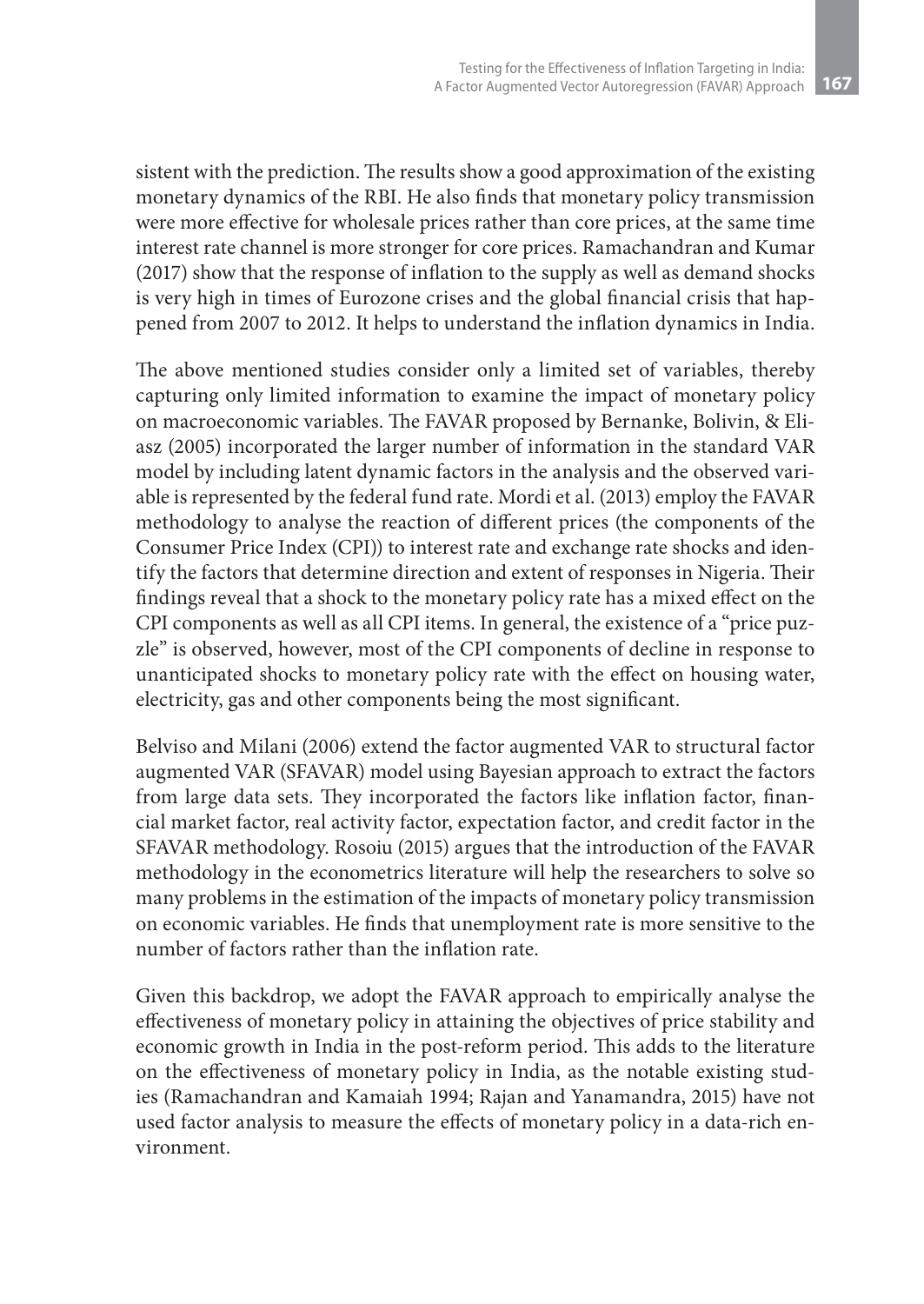## **3. Trends in Monetary Policy in India (2001-2016)**

Last three decades have witnessed a rapid growth in the money supply in India. India is an emerging economy with a higher population rate, therefore, the demand for credit from private sector increases tremendously. Reserve Bank of India targets monetary aggregates (M3) in order to achieve the objective of economic growth and price stability. In order to achieve the objectives, the RBI is using the following instruments such as (a) Repo and Reserve Repo rate; (b) cash reserve requirements (CRR), and (c) statutory liquidity ratio (SLR).









Source: Reserve Bank of India

The Reserve Bank of India tried to dampen the inflationary pressures in the last few years but rarely refers to money aggregates in its policy statements. Figure 1 shows the trends in inflation rate and money supply growth (M3 Growth rate) (2001-2016), while Fig. 2 shows the trends in the growth rate of GDP and growth rate of M3 (2001-2016). The effectiveness of monetary policy has always been an important question in India, as inflationary pressures have augmented recently.

## **4. Data and Methodology**

#### **4.1. The model**

Following Bernanke and Boivin (2003), we employ the FAVAR method for analysing the effectiveness of monetary policy. Let  $Y_t$  be a Mx1 vector of observable economic variable assumed to have prevalent effects throughout the economy. If we follow the traditional approach then we will end up with estimating the VAR,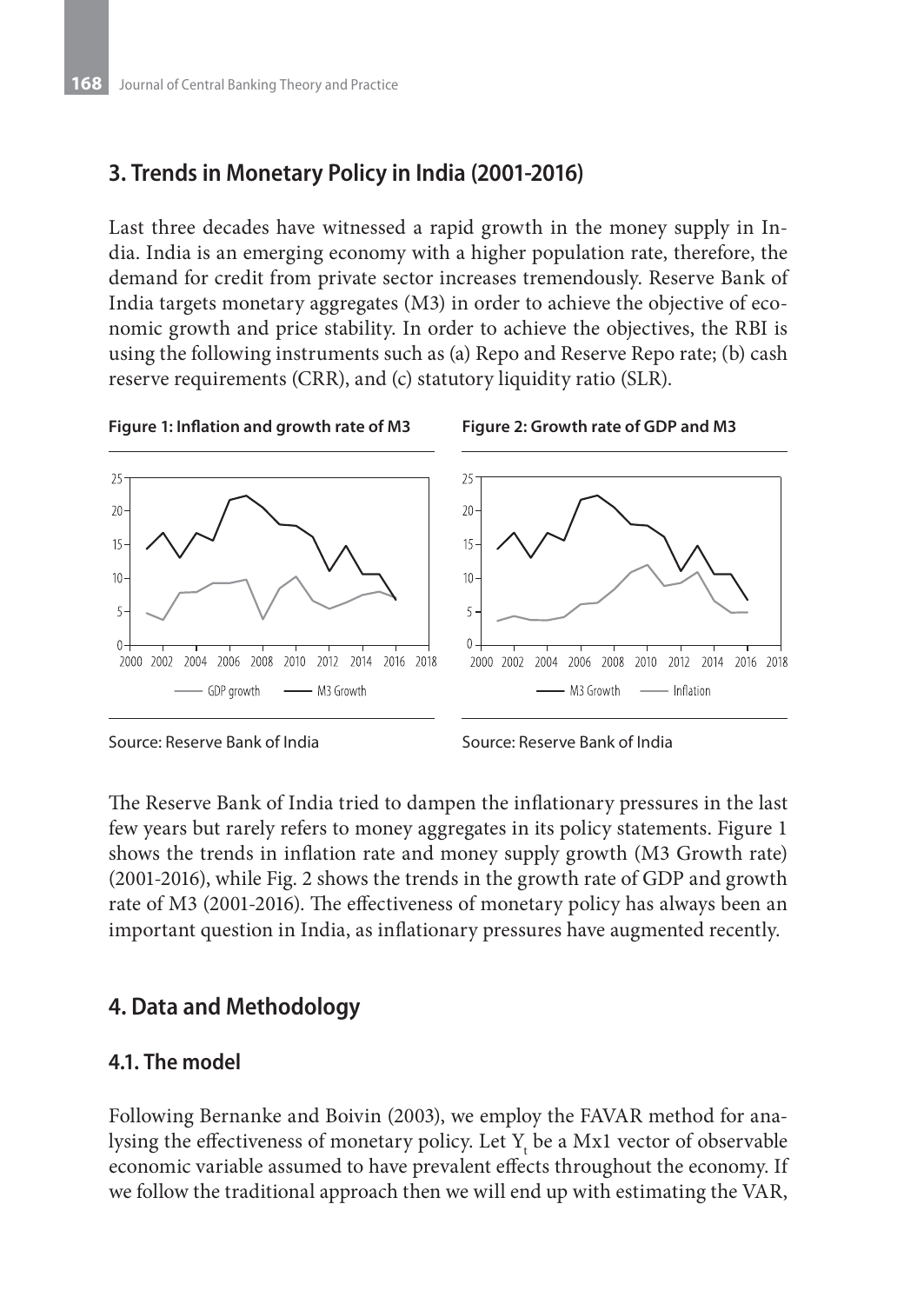a structural VAR (SVAR) or other multivariate time series estimations using the Y variable data alone. However, the traditional approach does not capture the full information about the variable and large additional information is missing. We use the FAVAR approach to improve the estimation of the impacts of monetary policy through the usage of richer additional information. To specify the factor augmented vector auto regression, the relationship between  $Y_t$  and  $F_t$  is expressed as follows:

$$
\begin{bmatrix} X_t^1 \\ X_t^2 \\ \vdots \\ X_t^l \end{bmatrix} = \begin{bmatrix} \Lambda_1^f & 0 & \dots & 0 \\ 0 & \Lambda_2^f & \dots & 0 \\ \vdots & \vdots & \ddots & \vdots \\ 0 & 0 & \dots & \Lambda_t^f \end{bmatrix} \begin{bmatrix} F_t^1 \\ F_t^2 \\ \vdots \\ F_t^l \end{bmatrix} + e_t
$$
 (1)

$$
\begin{bmatrix} F_t \\ Y_t \end{bmatrix} = \Phi(L) \begin{bmatrix} F_{t-1} \\ Y_{t-1} \end{bmatrix} + \nu_t
$$
\n(2)

where  $\Lambda^{\rm f}$ ,  $\Lambda^{\rm y}$  is factor loadings of N×K and N×K dimensions that conform to  ${\rm X}_{\rm t}$ ,  $F_t$ , and  $Y_t$ . The error terms  $e_t$  is N×1 vector, the mean is zero and the correlation of error term depends on the estimation of FAVAR. Error term assumes uncorrelated or weakly correlated based on the estimation method is either by likelihood methods or by principal component analysis. The mean and covariance of the error term are zero and matrix Q. Where the  $\Phi$  is a conformable lag polynomial of finite order d and it may have a priori restrictions as in the SVAR literature.

We cannot estimate the above equation directly since the factors  $F_t$  are unobservable. We take the factors as explanatory variables and this will help better interpret the economic variables. The number of observations N is "large" and it should be greater than the number of factors.

We assume that informational time series  $\mathrm{X}_{\mathrm{t}}$  are related to the observable factor  $Y_{t}$  and the unobservable factor  $F_{t}$ .

$$
X'_t = \Lambda^f F'_t + \Lambda^y Y'_t + e'_t \tag{3}
$$

The above equation shows the correlation between  $Y_t$  and  $F_t$  which represent the pervasive forces which determine the dynamics of  $X_t$ . Conditional on the  $Y_t$ , the  $X_t$  are thus noisy measures of the underlying unobserved factors  $F_t$ . The equation implies that  $\mathrm{X}_\mathrm{t}$  depends up on the present values of the factors not the lagged values. Following Stock and Watson (2002) we can refer to the equation (3) without observable factors as a dynamic factor model.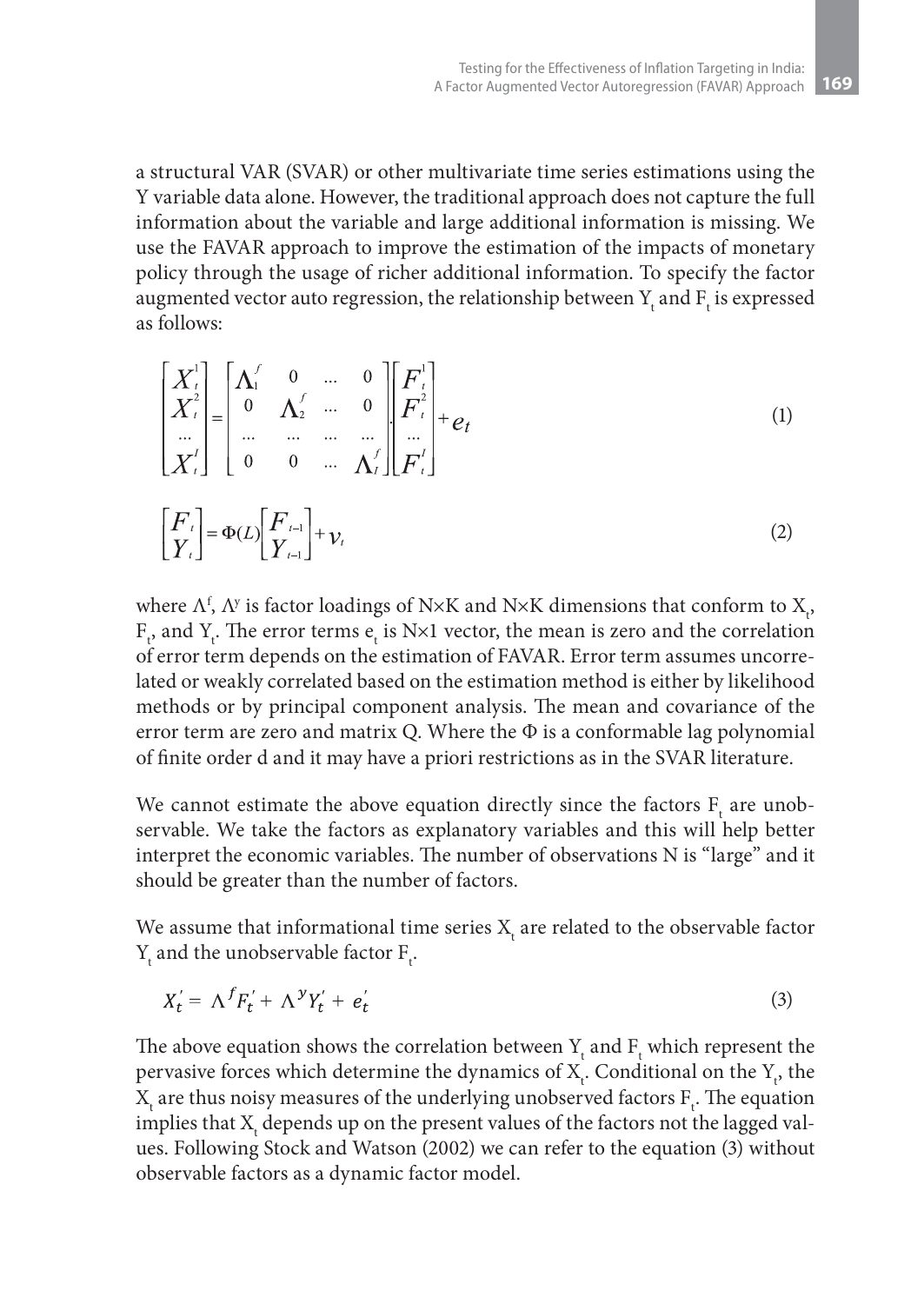#### 4.1.1. Identification of the factors

The analysis starts with the estimation of common components  $C_{t}$  using the first  $K + M$  principal components of  $X_t$ . The principal component analysis does not incorporate the fact that  $Y_t$  is observed. However,  $F_t$  is obtained as the part of the space covered by  $C_t$ , which is not covered by  $Y_t$ . Secondly, the FAVAR equation (2) is estimated using ordinary least squares (OLS),  $F_t$  replaced by  $F_t$ . We have used the Repo rate as the monetary policy instrument for our analysis. Thus, the innovation in Repo rate is the monetary policy shocks. Based on Bernanke, Bolivin, & Eliasz (2005) we used repo rate (monetary policy instrument, i.e.,  $\mathrm{R}_\mathrm{t}$ ) as observable (only variable in the vector  $Y_t$ , i.e.,  $Y_t = R_t$ ), and the rest of the variables are unobservable. We have followed the recursive procedure to determine the monetary policy shocks, all the factors entering Eq. (2) reacts with a lag to change in monetary policy instrument in our case repo, which is ordered last in the FAVAR.

The equation (2) or the FAVAR can be estimated only after estimating the unobservable factors using the principal component analysis. This study follows the Bernanke, Bolivin, & Eliasz (2005) approach to estimate the FAVAR model. The informational time series  $\mathbf{X}_{\mathbf{t}}$  is segregated into fast and slow moving variables. The fast moving variables are the economic variables, which are highly sensitive to the monetary policy shocks such as financial assets and prices. Slow moving variables are those which are not sensitive to the contemporaneous policy shocks, or they are predetermined as, for instance, real variables. The classification of fast moving and slow moving variables in our estimation is explained in the Appendix. We use the principal component method to estimate the Common factors  $C_{\rm t}$  on all variables included in  ${\rm X}_{\rm t}$  and we use slow moving variables to estimate slow moving factors  $F_{st}$ . Then the common components  $C_t$  are regressed on the estimated slow-moving factors and on the observed policy factor (repo rate).

#### 4.1.2. Identification of the VAR

We assume a recursive structure to identify the macroeconomic shock, unanticipated changes in the monetary policy instrument that is repo rate. For estimating the residuals, the Cholesky decomposition of the variance-covariance matrix, which is a simple algorithm for splitting a symmetric positive definite matrix into a lower triangular matrix multiplied by its transpose, is used in recursiveness assumption. Our analysis follows the Cholesky Decomposition scheme in which the policy variable, i.e. Repo rate, is ordered last and treats its innovations as the policy shocks. The existing literature on multivariate time series analysis recommends several criteria for determining the number of factors, large section of the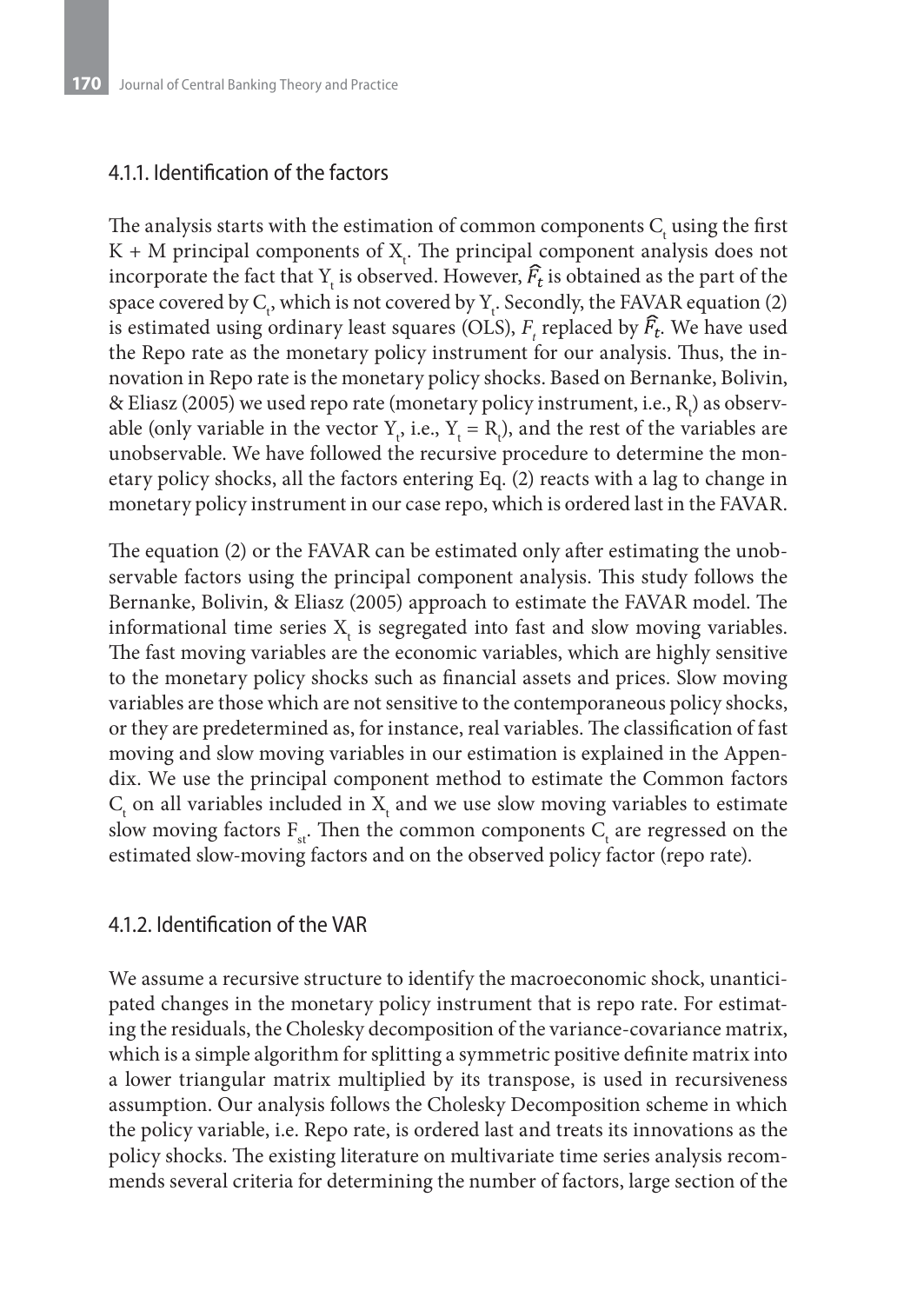empirical studies used the Bai and Ng (2002) method of factor extraction. However, there are no criteria for the number of factors included in the model and the restrictions are imposed to conserve degrees of freedom. We estimated the FAVAR model with five factors (K=5), VAR model with three factors (K=3), VAR model with one factor (K=1). The results are robust to the use of more than five factors. Therefore, the FAVAR model with five factors is our benchmark model. We employed the likelihood ratio (LR) test to finding out the lag structure of the VAR and FAVAR models, so to include 12 lag is appropriate to overcome the problem of serious autocorrelation.

#### **4.2. Data Transformation**

We use 59 monthly macroeconomic indicators of India to estimate the factors for our analysis. These were chosen mainly from six categories: output, money, prices, stock prices, interest rate, and exchange rates. The data sources include the Reserve Bank of India, International financial statistics, and Indiastat.com. The data span is April 2001 to March 2016. There are many data limitations which we need to consider before proceeding further. GDP is available as a quarterly frequency data, so we used the index of Industrial Production as a proxy for GDP and which is available on monthly basis. The Appendix lists all the data series included in the dataset.

Before estimating the FAVAR the data have been processed in four stages. First, seasonal adjustment of data since some of our variables exhibit periodic fluctuations and seasonal variations, which leads to the changes in the characteristics of the data. For tackling this issue, we adjusted the data using the multiplicative decomposition of the census X13 process in EVIEWS. The Appendix (see the Appendix below) describes whether a series is seasonally adjusted or not. Secondly, we use the logarithmic transformation to achieve linearity of the data since it is important in dealing with the macroeconomic time series which shows exponential growth. Therefore, logarithmic transformation is a suitable way to transform the series. The transformation of individual series is described in the Appendix. Thirdly, as mentioned earlier, all the variables included in  $\mathbf{X}_{\text{t}}$  should be stationary. We employ KPSS, Augmented Dicky Fuller (ADF) tests to check the stationarity of data. Finally, all the macroeconomic time series are on different scale and units, which can weaken our factor extraction for the analysis. To tackle this issue, all the informational time series are standardised to have a unit variance and mean zero.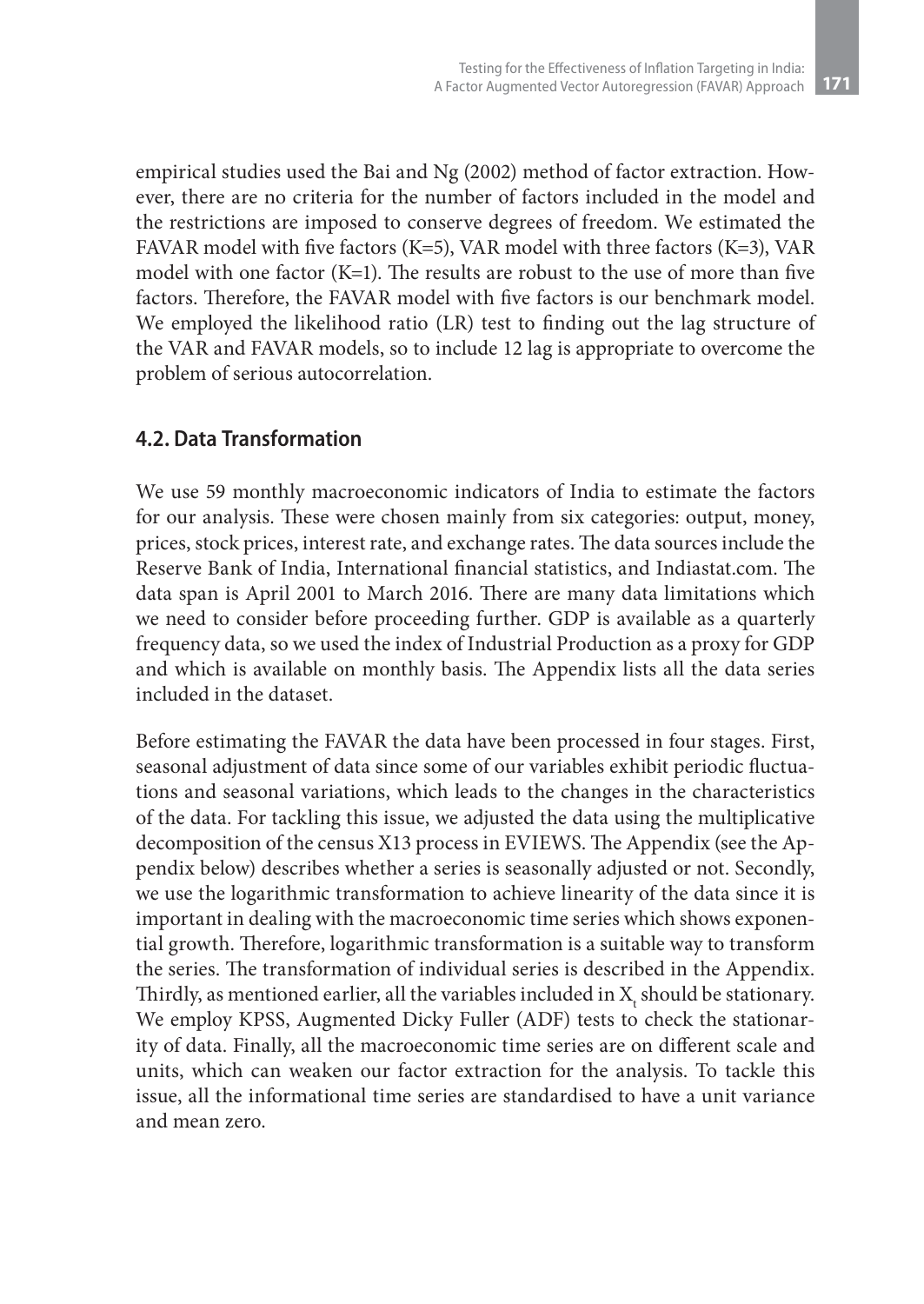## **5. Results and Discussions**

The FAVAR model which we specify in eq (2) will become a standard VAR model if we assume that all  $\Phi$  (L) = 0 in Eq. (2) which relates Yt to Ft. Our basic baseline VAR is four dimensional VAR of inflation, money, industrial production, and repo rate in Choleski ordering. Concurrently, the benchmark FAVAR model comprises policy variable (repo rate), five factors, and variables of interest. To check the reliability of results we compare the baseline VAR model and benchmark FAVAR model and then add one and three factors in the baseline model to check whether the inclusion of more factors improves the results of VAR models or not. The models used for the estimations and comparison are as follows:

- i) Benchmark FAVAR model (Y=Repo and K=5)
- ii) Baseline VAR model (Y=IIP, M3, WPI, Repo and  $K=0$ )
- iii) VAR model with one factor (Y=IIP, M3, WPI, Repo and K=1)
- iv) VAR model with three factor (Y=IIP, M3, WPI, Repo and K=3)

Figures 3, 4, 5, and 6 show the impulse response functions of baseline VAR model, alternative baseline VAR models with one factor and three factors, and benchmark FAVAR model. We use 25 basis point positive shocks to the repo rate to examine the response of IIP, WPI, M3 and Repo. Figure 3 portrays the impulse response function of a 25bp positive shock on Repo rate on Repo rate. As it can be seen in the baseline VAR model the Repo rate reflects its own shock and converges to zero after 10 months. When we include the factors to the baseline VAR model our results are improved and the benchmark FAVAR model is much more consistent as the repo rate reflects its own shocks and converges to zero after 26 months, which is consistent with theory.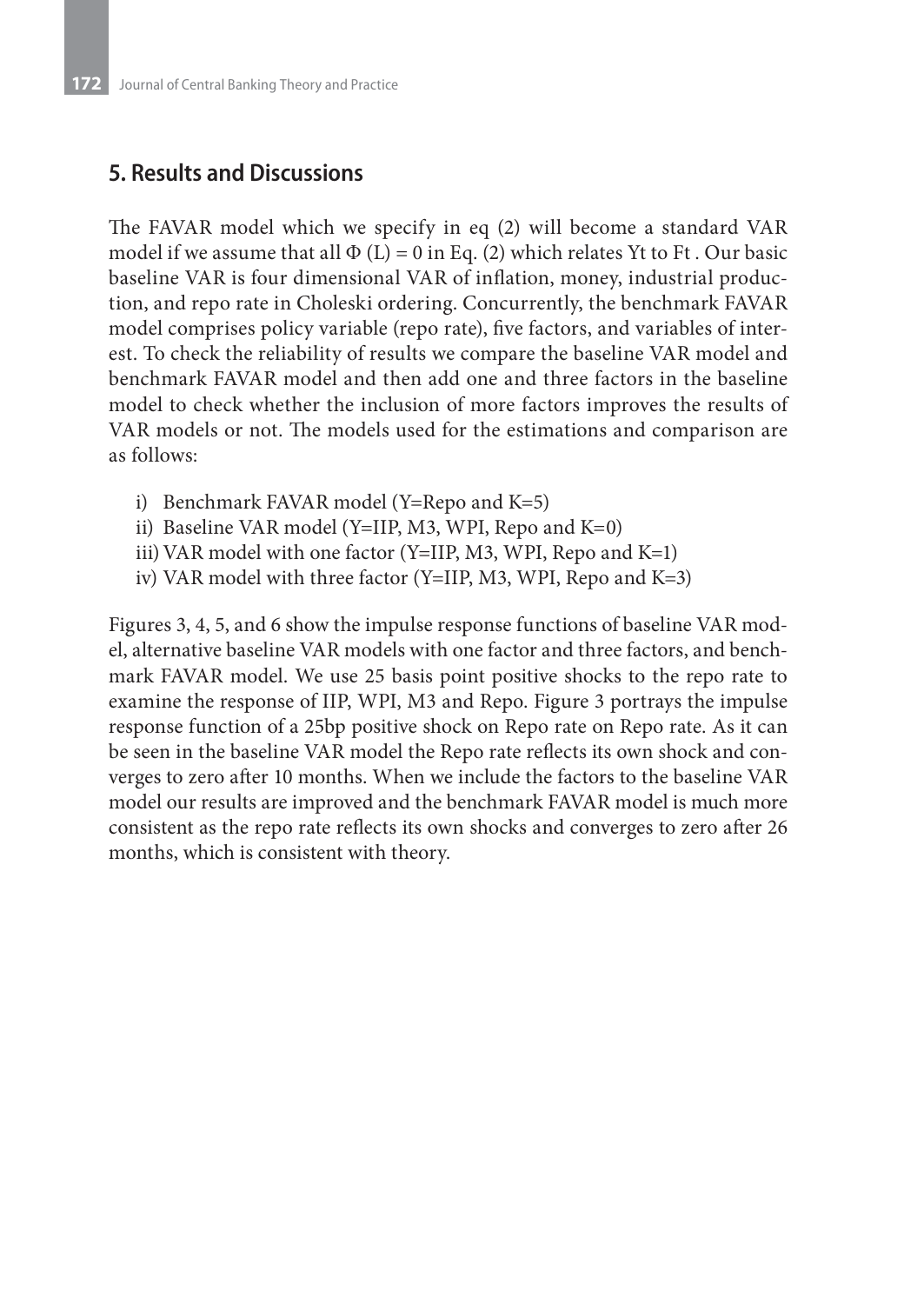

**Figure 3: Impulse response of a 25bp shock in Repo rate on Repo rate**

Figure 4 presents the impulse response function of a 25bp positive shock in Repo rate on WPI. The benchmark FAVAR model shows that after a 25bp shock, the WPI initially shows a meagre increase and starts decreasing thereby reaching a minimum in the fourth month. At the same time, the baseline VAR model shows that WPI is unaffected initially by the positive shock in repo rate and after second month it decreases and reaches a minimum in the 9<sup>th</sup> month, showing a reviving trend and convergence in the 42<sup>nd</sup> period. The result shows no sign of price puzzle in India. The estimation results of the benchmark FAVAR model are in line with the theoretical expectation that a positive shock in monetary policy leads to decrease in prices. The result also shows that the impact of monetary policy shocks has faster contemporaneous effects on prices as compared to output.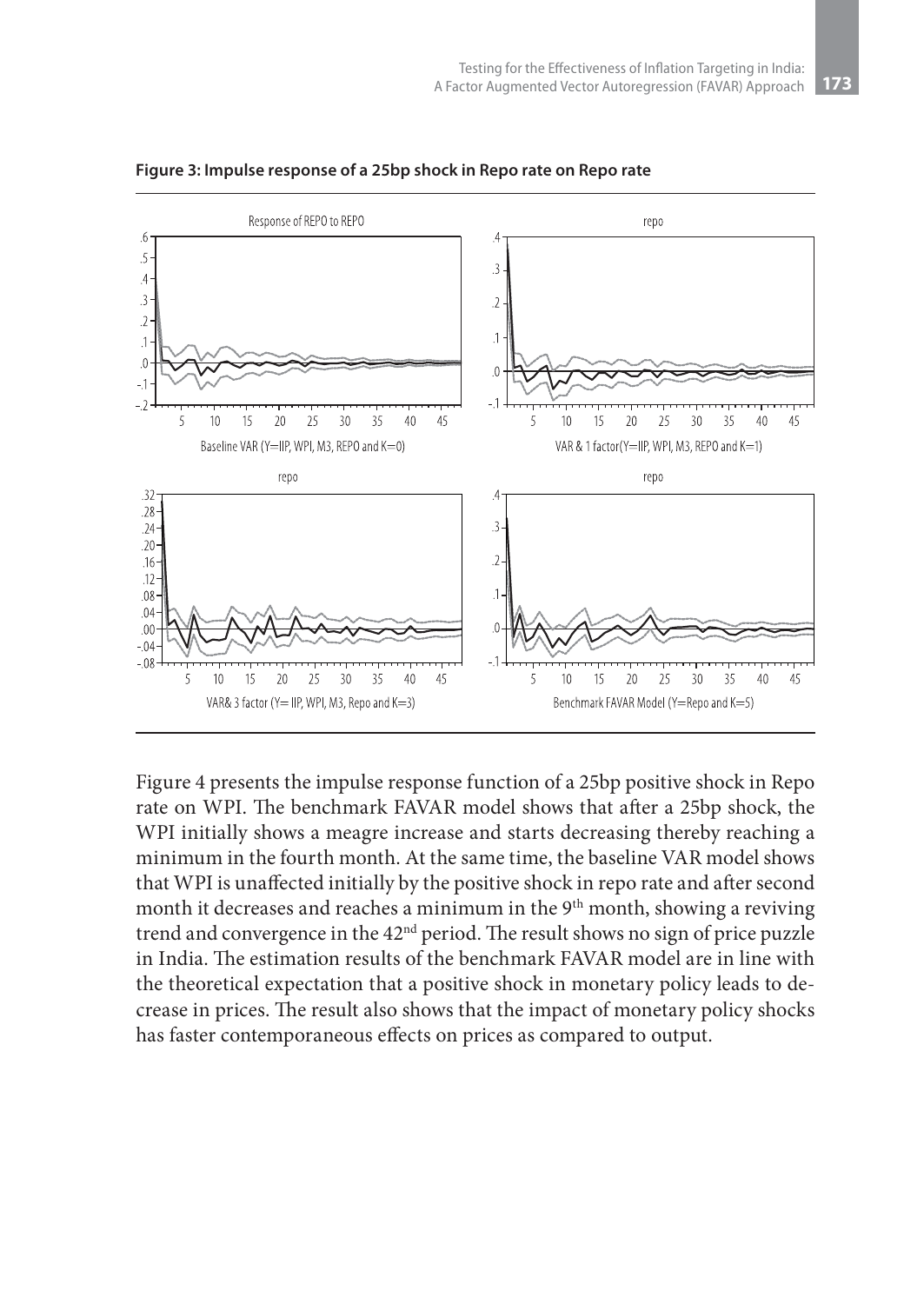

**Figure 4: Impulse response of a 25bp shock in Repo rate on Wholesale price index**

Figure 5 shows the impulse response function of a 25bp positive shock in Repo rate on the index of industrial production (IIP). In the benchmark FAVAR model, after the shock, the IIP shows increasing trend and after 3 months it starts decreasing and converges to zero after 40 months. At the same time baseline VAR model shows an opposing result. In the initial period, the IIP shows decreasing trend and after three months it starts increasing. On an average, our results indicate the non-neutrality of money in the long run. Nonetheless, the results of the benchmark FAVAR model is in tandem with the existing theory since it shows the long run neutrality of money in India which implies that the monetary policy variable does not have any significant effects on the IIP (real economic activity) in the long run.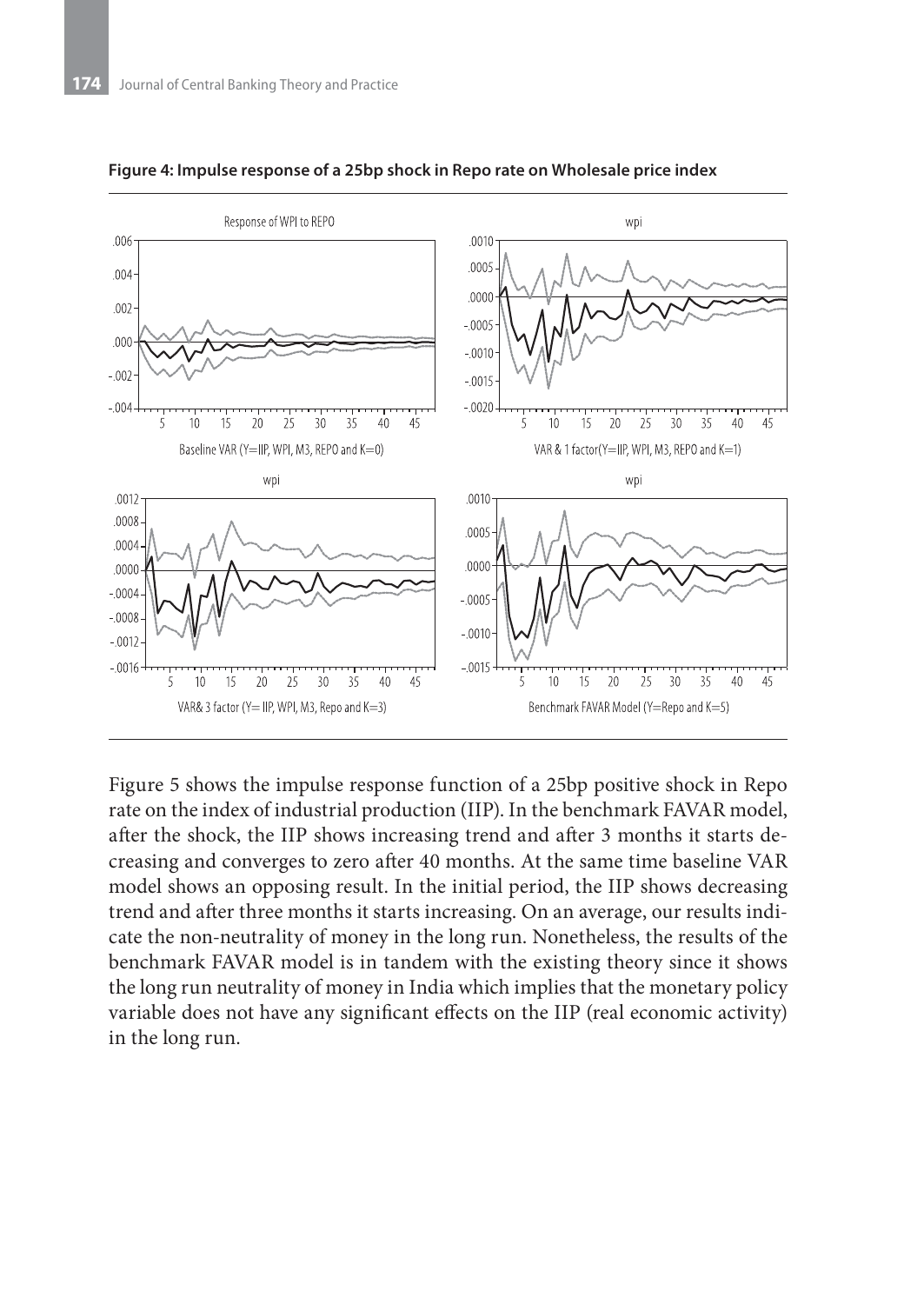

**Figure 5: Impulse response of a 25bp shock in Repo rate on index of industrial production**

Figure 6 shows the impulse response function of a 25bp positive shock in Repo rate on money supply (M3). The benchmark FAVAR model shows that money supply is not changing significantly in the initial period or is largely unaffected by the positive shock in Repo rate; after three months, it increased and remained persistent up to 40 months. This finding is inconsistent with the conventional theory of transmission that an increase in interest rate leads to a decrease in money supply. Moreover, this finding is consistent with the liquidity puzzle which means that increase in interest rate causes the money supply to increase. The baseline VAR model results are improving when we are including factors. It shows that after shock, money supply increases and reaches maximum in the 3<sup>rd</sup> period and converges to zero in the 5<sup>th</sup> period. The benchmark FAVAR indicates the existence of weak liquidity puzzle in India.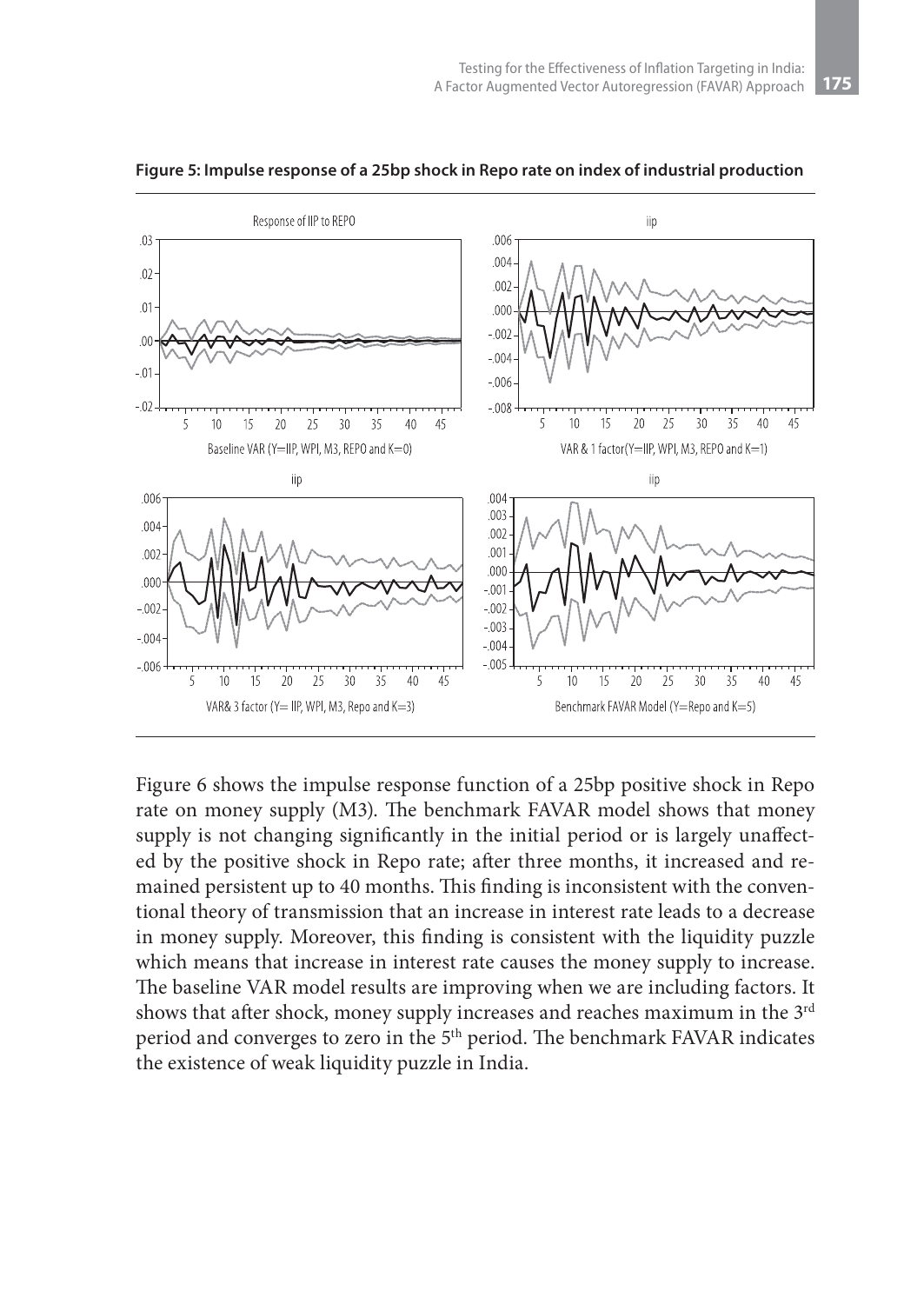

#### **Figure 6: Impulse response of a 25bp shock in Repo rate on M3**

### **6. Concluding Remarks**

In this paper, we use a FAVAR model where the factors are estimated using principal component analysis and the parameters of the model with the help of vector autoregression framework to examine the impacts of monetary policy on output, level of inflation, and money. A set of 59 variables was included in the model, covering the period 2001: M4 to 2016: M3. All these variables are used in order to extract the factors. Our evidence shows that the Benchmark FAVAR model performed better than the baseline VAR in all four cases since it provides more reliable results than the baseline VAR model. The benchmark FAVAR model shows the existence of weak liquidity puzzle in India which means that an increase in interest rate causes the money supply to increase. The FAVAR model provides evidence that transmission of monetary policy shocks is faster in case of inflation as compared to output in India. Our results are in tandem with the findings of Bhattacharyya and Sensarma (2005), Ramachandran and Kamaiah (1994) where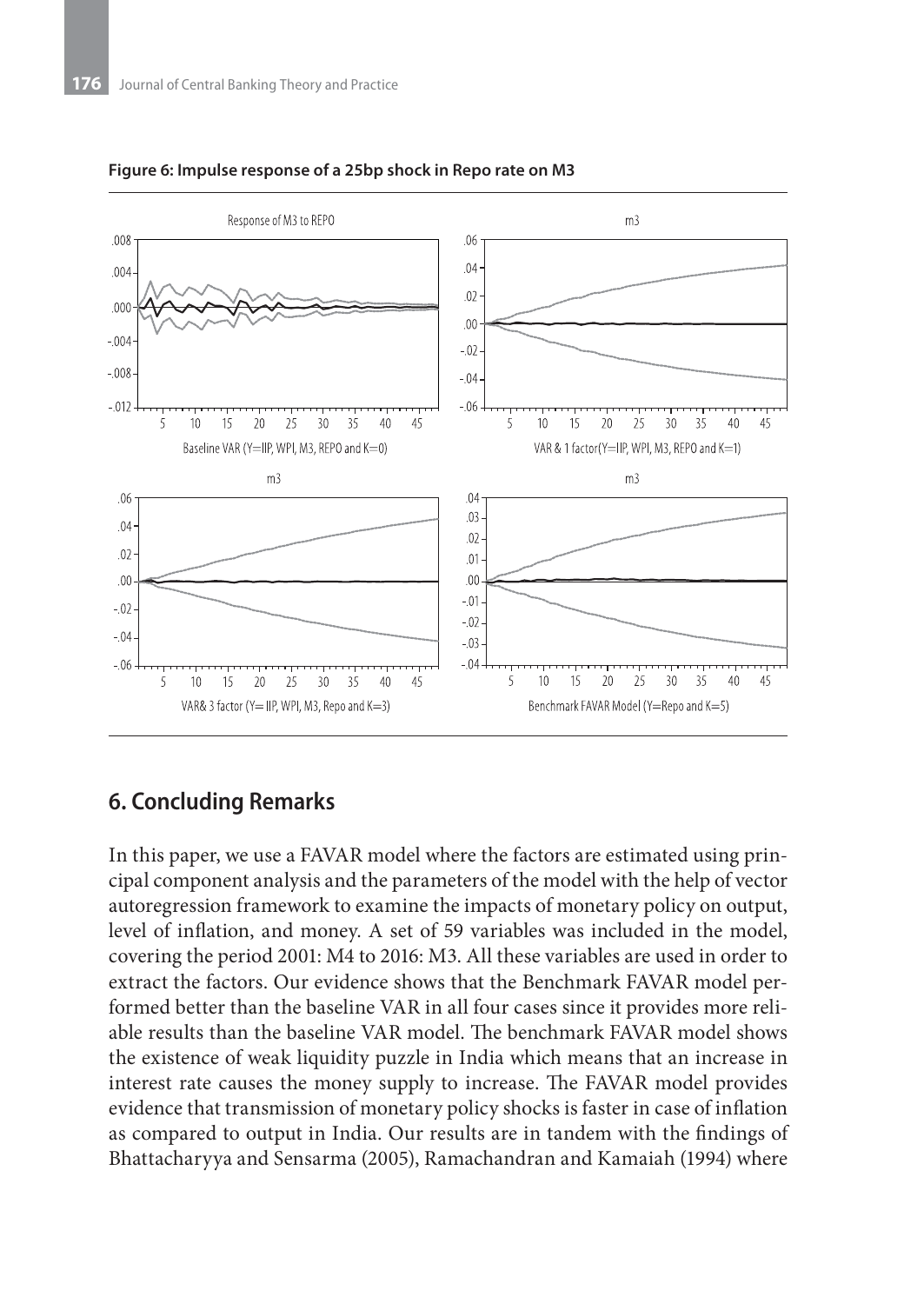they found that monetary policy is more effective in explaining the variations in inflation rather than stimulating output.

The Reserve Bank of India is in the process of setting Flexible Inflation Targeting. Our empirical findings implicitly recommend the Reserve Bank of India to address the issue of existence of weak liquidity puzzle in formulating policies. Our results indicate that the transmission of monetary policy is faster in case of inflation as compared to that of the output in India which will help the policy makers in the monetary policy formulation.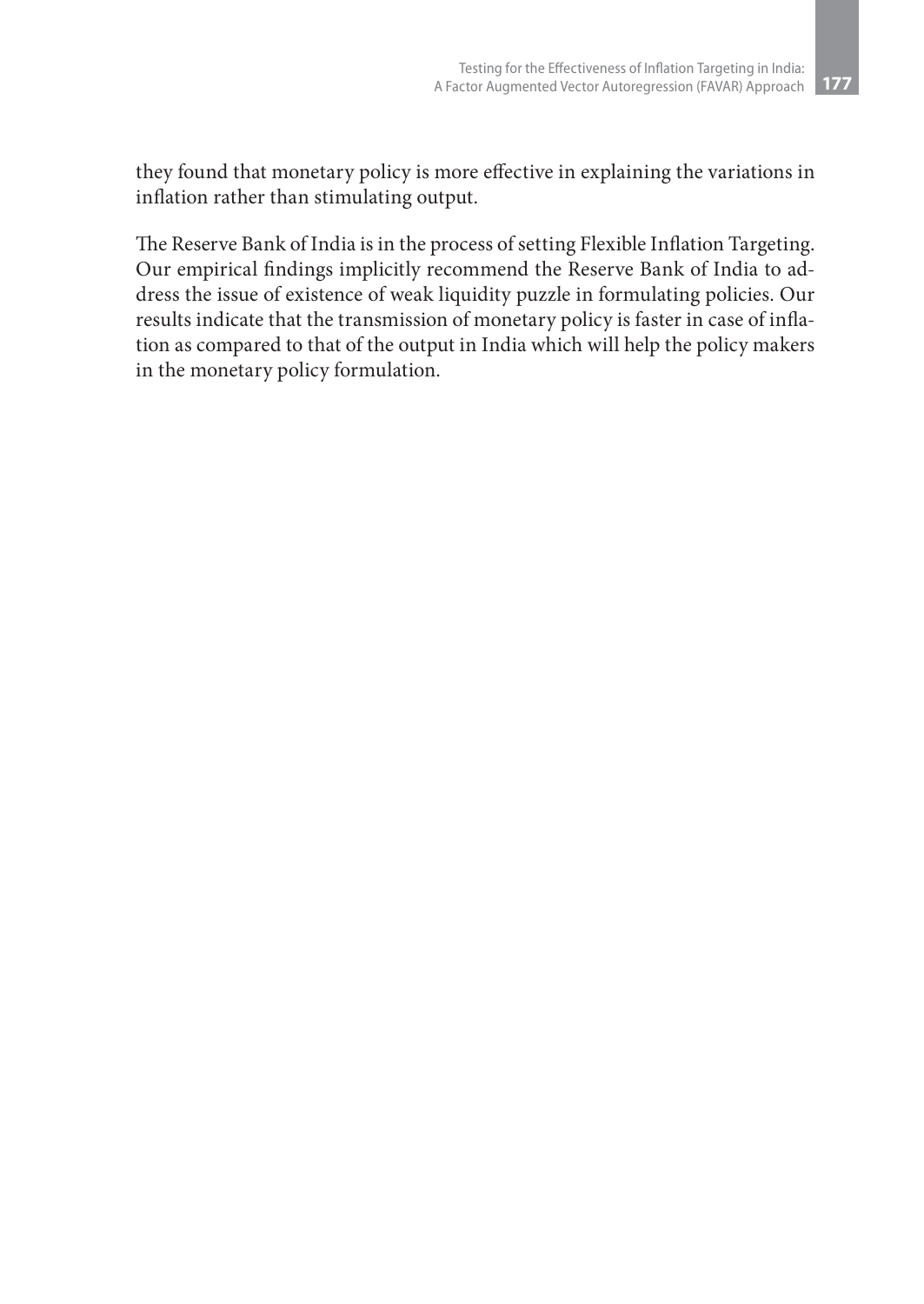## **References**

- 1. Aguir, A. (2018). Central Bank Credibility, Independence, and Monetary Policy. *Journal of Central Banking Theory and Practice*, 7(3), 91-110.
- 2. Awdeh, A. (2019). Monetary Policy and Economic Growth in Lebanon. *Journal of Central Banking Theory and Practice*, 8(2), 147-171.
- 3. Belviso, F., & Milani, F. (2006). Structural factor-augmented VARs (SFAVARs) and the effects of monetary policy. *Topics in Macroeconomics*, 6(3).
- 4. Bernanke, B. S., & Boivin, J. (2003). Monetary policy in a data-rich environment. *Journal of Monetary Economics*, 50(3), 525-546.
- 5. Bernanke, B. S., & Gertler, M. (2001). Should central banks respond to movements in asset prices? *American Economic Review*, 91(2), 253-257.
- 6. Bernanke, B. S., Boivin, J., & Eliasz, P. (2005). Measuring the effects of monetary policy: A factor-augmented vector autoregressive (FAVAR) approach. *Quarterly Journal of Economics*, 120(1), 387-422.
- 7. Bhattacharyya, I., & Sensarma, R. (2005). Signalling instruments of monetary policy: The Indian experience. *Journal of Quantitative Economics*, 3(2), 180-196.
- 8. Bhattacharyya, I., & Sensarma, R. (2008). How effective are monetary policy signals in India? *Journal of Policy Modeling*, 30(1), 169-183.
- 9. Bicchal, M. (2010) Monetary Policy and Inflation in India: A Structural VAR Analysis, 53(3), Available at: http://dx.doi.org/10.2139/ssrn.1813886
- 10. Boivin, J., & Giannoni, M. P. (2006). Has monetary policy become more effective? *Review of Economics and Statistics*, 88(3), 445-462.
- 11. Figueiredo, F. M. R. (2010). Forecasting Brazilian inflation using a large data set. *Central Bank of Brazil Working Paper*, 228. Available at: https://www. bcb.gov.br/pec/wps/ingl/wps228.pdf
- 12. Gambacorta, L., Hofmann, B., & Peersman, G. (2014). The effectiveness of unconventional monetary policy at the zero lower bound: A cross‐country analysis. *Journal of Money, Credit and Banking*, 46(4), 615-642.
- 13. Júnior, J. L. R. (2009). Identification of monetary policy shocks and its effects: FAVAR methodology for the Brazilian economy. *Brazilian Review of Econometrics*, 29(2), 285-313.
- 14. Kannan, R., Sanyal, S., & Bhoi, B. B. (2007). Monetary conditions index for India. *RBI Occasional Papers*, 27, 57-86.
- 15. Lagana, G., & Mountford, A. (2005). Measuring Monetary Policy in the UK: A Factor‐Augmented Vector Autoregression Model Approach. *Manchester School Supplement*, 73, 77-98.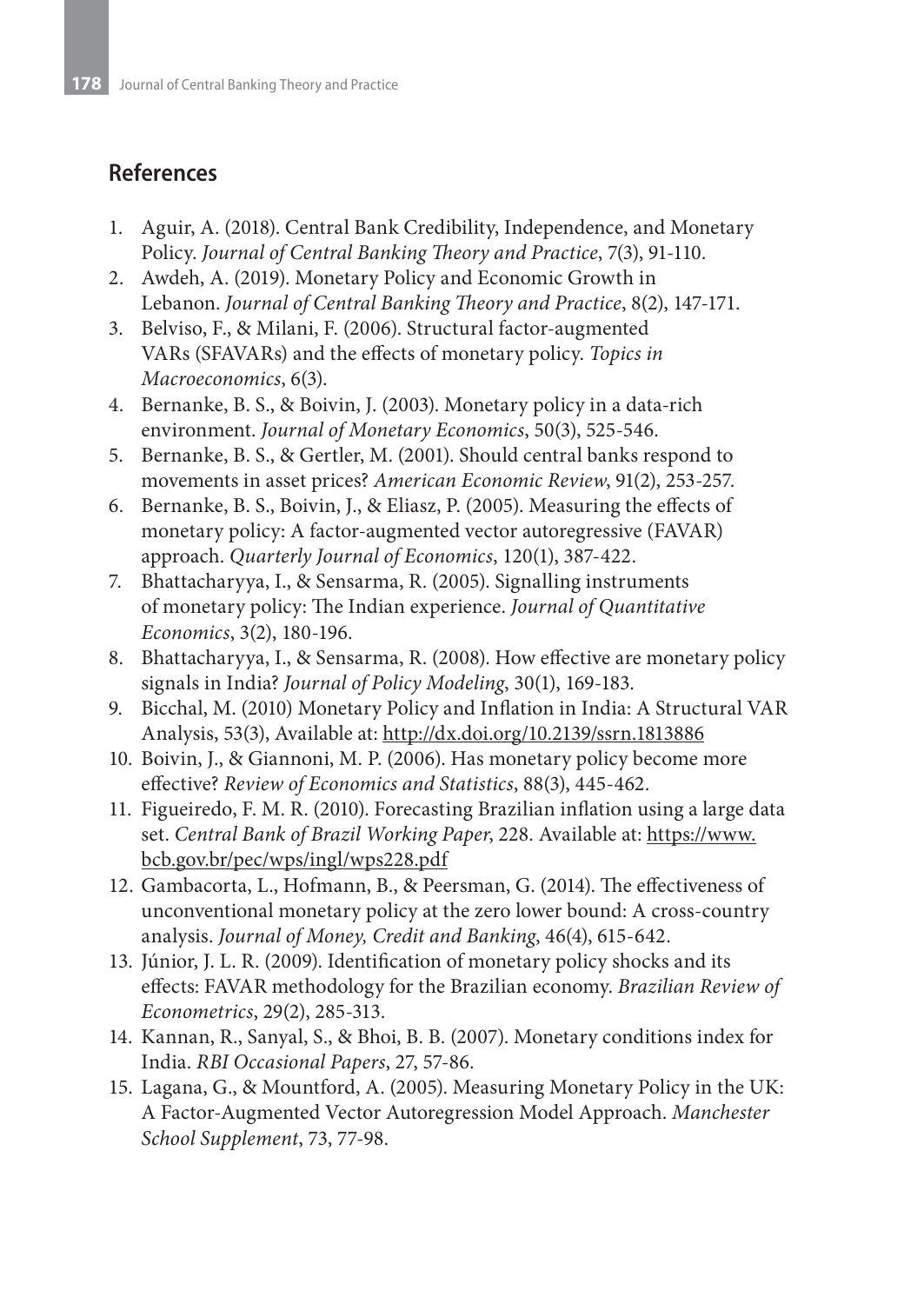- 16. Lahura, E. (2010). The effects of monetary policy shocks in Peru: Semistructural identification using a factor-augmented vector autoregressive model. *Banco Central de Reserva del Perú, Documento de Trabajo*, 8, 1-49.
- 17. Mordi, C. N., Adebiyi, M. A., Adenuga, A. O., Adebayo, O. M., Abeng, M. O., Akpan, I. N., & Evbuomwan, O. O. (2013). Modeling the real sector of the Nigerian economy (pp. 1-59). CBN, Research Department.
- 18. Munir, K., & Qayyum, A. (2014). Measuring the effects of monetary policy in Pakistan: a factor-augmented vector autoregressive approach. *Empirical Economics*, 46(3), 843-864.
- 19. Nachane, D. M., Ray, P., & Ghosh, S. (2002). Does Monetary Policy Have Differential State-Level Effects? An Empirical Evaluation. *Economic and Political Weekly*, 37(47), 4723-4728.
- 20. Primiceri, G. E. (2005). Time varying structural vector autoregressions and monetary policy. *Review of Economic Studies*, 72(3), 821-852.
- 21. Qayyum, Abdul (2006). Money, inflation, and growth in Pakistan. *Pakistan Development Review*, 45(2), 203-212.
- 22. Rajan, R. S., & Yanamandra, V. (2015). Effectiveness of Monetary Policy in India: The Interest Rate Pass-Through Channel. *In Managing the Macroeconomy* (pp. 40-73). Palgrave Macmillan, London.
- 23. Ramachandran, M., & Kamaiah, B. (1994). Separability of Monetary Assets: Some Evidence from Approximation Analysis for India. *Journal of Quantitative Economics*, 10, 337-50.
- 24. Ramachandran, M., & Kumar, R. (2017). Shocks and inflation. RBI DRG series, Available at: https://rbidocs.rbi.org.in/rdocs/Publications/PDFs/ DRG30032017B9FD5B290FB94079A6B81A987D02B04A.PDF
- 25. Rangarajan, A., Talora, C., Okuyama, R., Nicolas, M., Mammucari, C., Oh, H., ... & Miele, L. (2001). Notch signaling is a direct determinant of keratinocyte growth arrest and entry into differentiation. *The EMBO journal*, 20(13), 3427-3436.
- 26. Rangarajan, C. (1997). Role of monetary policy. *Economic and Political Weekly*, 3325-3328.
- 27. Reddy, Y. V. (2004). Monetary and financial sector reforms in India: a practitioner's perspective. In K Basu & C Marks (Eds), *India's emerging economy: Performance and prospects in the 1990s and beyond*, 61-82.
- 28. Ribon, S. (2011). The Effect of Monetary Policy on Inflation: A Factor Augmented VAR Approach using disaggregated data (No. 2011.12). Bank of Israel.
- 29. Roşoiu, A. (2015). Monetary policy and factor-augmented VAR model. *Procedia Economics and Finance*, 32, 400-407.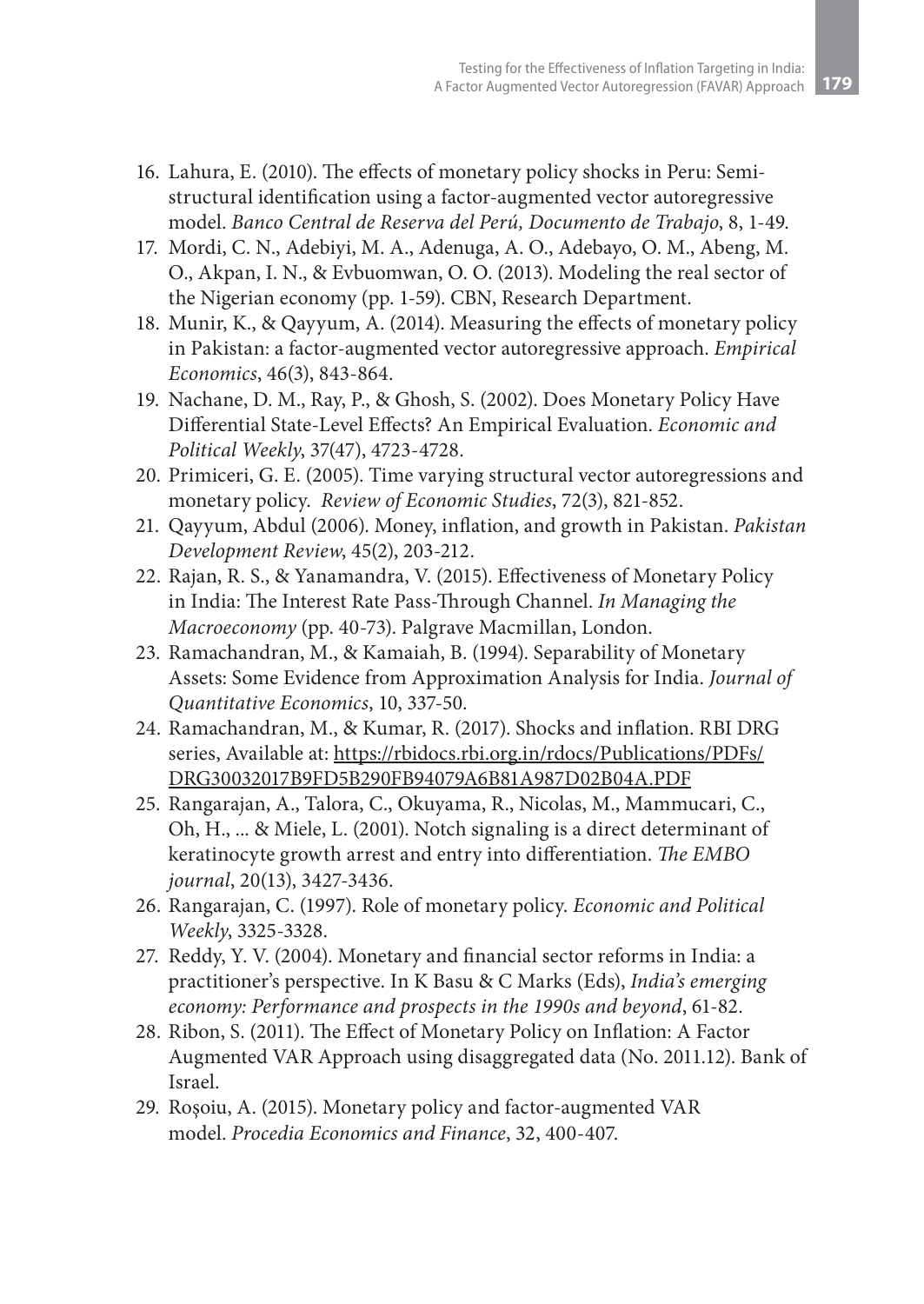- 30. Samantaraya, A. (2009). An Index to Assess the Stance of Monetary Policy in India in the Post-Reform Period. *Economic and Political Weekly*, 44(20), 46-50.
- 31. Saxegaard, M. (2006). Excess liquidity and the effectiveness of monetary policy: evidence from Sub-Saharan Africa (No. 6-115). International Monetary Fund.
- 32. Sims, C. A. (1992). Interpreting the macroeconomic time series facts: The effects of monetary policy. *European Economic Review*, 36(5), 975-1000.
- 33. Smitha, T. H., & Sankaranarayanan, K. C. (2010). Impact of monetary policy on indian economy in the post-reform period (Doctoral dissertation, Cochin University of Science & Technology).
- 34. Stock, J. H., & Watson, M. W. (2002). Forecasting using principal components from a large number of predictors. *Journal of the American Statistical Association*, 97(460), 1167-1179.
- 35. Twinoburyo, E. N., & Odhiambo, N. M. (2018). Monetary policy and economic growth: a review of international literature. *Journal of Central Banking Theory and Practice*, 7(2), 123-137.
- 36. Upadhyaya, K. P. (1991). The efficacy of monetary and fiscal policies in developing countries: An application of the St. Louis Equation. *Indian Economic Journal*, 39(1), 35.
- 37. Vasudevan, A. (2002). Evolving monetary policy in India: some perspectives. *Economic and Political Weekly*, 37(11), 1055-1061.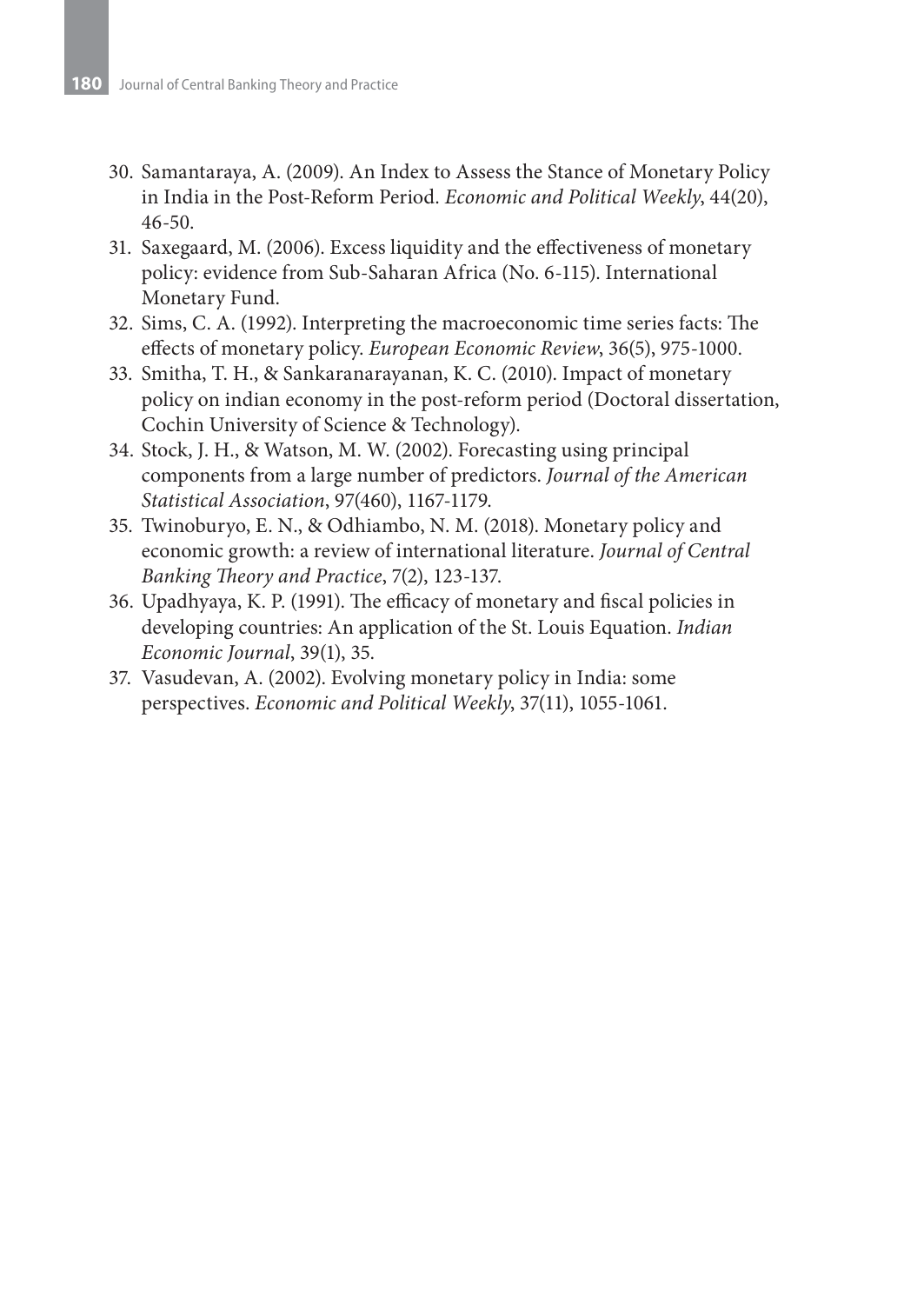## **Appendix**

The table is a complete description of the variables and transformation applied to the series to make stationary.

| S. no         |                | <b>VARIABLE Transformation</b> | Slow/<br>fast | Details of Variable                            |
|---------------|----------------|--------------------------------|---------------|------------------------------------------------|
| External      |                |                                |               |                                                |
| 1             | <b>NFFR</b>    | 3                              | Fast          | Nominal Effective Exchange Rate(NSA)           |
| 2             | <b>REER</b>    | 2                              | Fast          | Real Effective Exchange Rate(NSA)              |
| 3             | FF             | 5                              | Slow          | Foreign Exchange(SA)                           |
| 4             | SDR            | 3                              | Slow          | Special Drawing Rights(SA)                     |
| 5             | TR             | 3                              | Slow          | Total Reserves(SA)                             |
| 6             | M              | 3                              | Slow          | Imports(SA)                                    |
| 7             | Χ              | 3                              | Slow          | Exports(SA)                                    |
| 8             | OX             | 3                              | Fast          | Oil exports(NSA)                               |
| $\mathsf{Q}$  | NOX            | 3                              | Slow          | Non-oil exports(SA)                            |
| 10            | ΟM             | 3                              | Fast          | Oil Imports(NSA)                               |
| 11            | NOM            | 3                              | Slow          | Non-oil Imports(NSA)                           |
| Interest rate |                |                                |               |                                                |
| 12            | <b>CMR</b>     | 1                              | Fast          | Call money Rate(NSA)                           |
| 13            | Y SGL1         | 3                              | Fast          | Yield of Government Securities 15-91(NSA)      |
| 14            | Y SGL3         | 3                              | Fast          | Yield of Government Securities<br>183-364(NSA) |
| 15            | Repo           | 3                              | Fast          | Repo(NSA)                                      |
| Money         |                |                                |               |                                                |
| 16            | CC             | 3                              | Fast          | Currency in circulation(SA)                    |
| 17            | <b>CB</b>      | 3                              | Fast          | Currency with Banks(SA)                        |
| 18            | CP             | 3                              | Fast          | Currency with public(SA)                       |
| 19            | OD RBI         | $\overline{2}$                 | Fast          | Other deposits with RBI(SA)                    |
| 20            | <b>BDRBI</b>   | 3                              | Fast          | Banker's deposit with RBI(SA)                  |
| 21            | DD             | 3                              | Fast          | Demand Deposit(SA)                             |
| 22            | TD             | 3                              | Fast          | Time Deposit(SA)                               |
| 23            | M <sub>0</sub> | 3                              | Fast          | Reserve Money(SA)                              |
| 24            | M1             | 5                              | Fast          | Narrow Money(SA)                               |
| 25            | M <sub>3</sub> | 5                              | Fast          | Broad Money(SA)                                |
| Stock prices  |                |                                |               |                                                |
| 26            | ER BSE         | 3                              | Fast          | Earnings Ratio of BSE(NSA)                     |
| 27            | BVR BSE        | 3                              | Fast          | Book Value Ratio of BSE(NSA)                   |